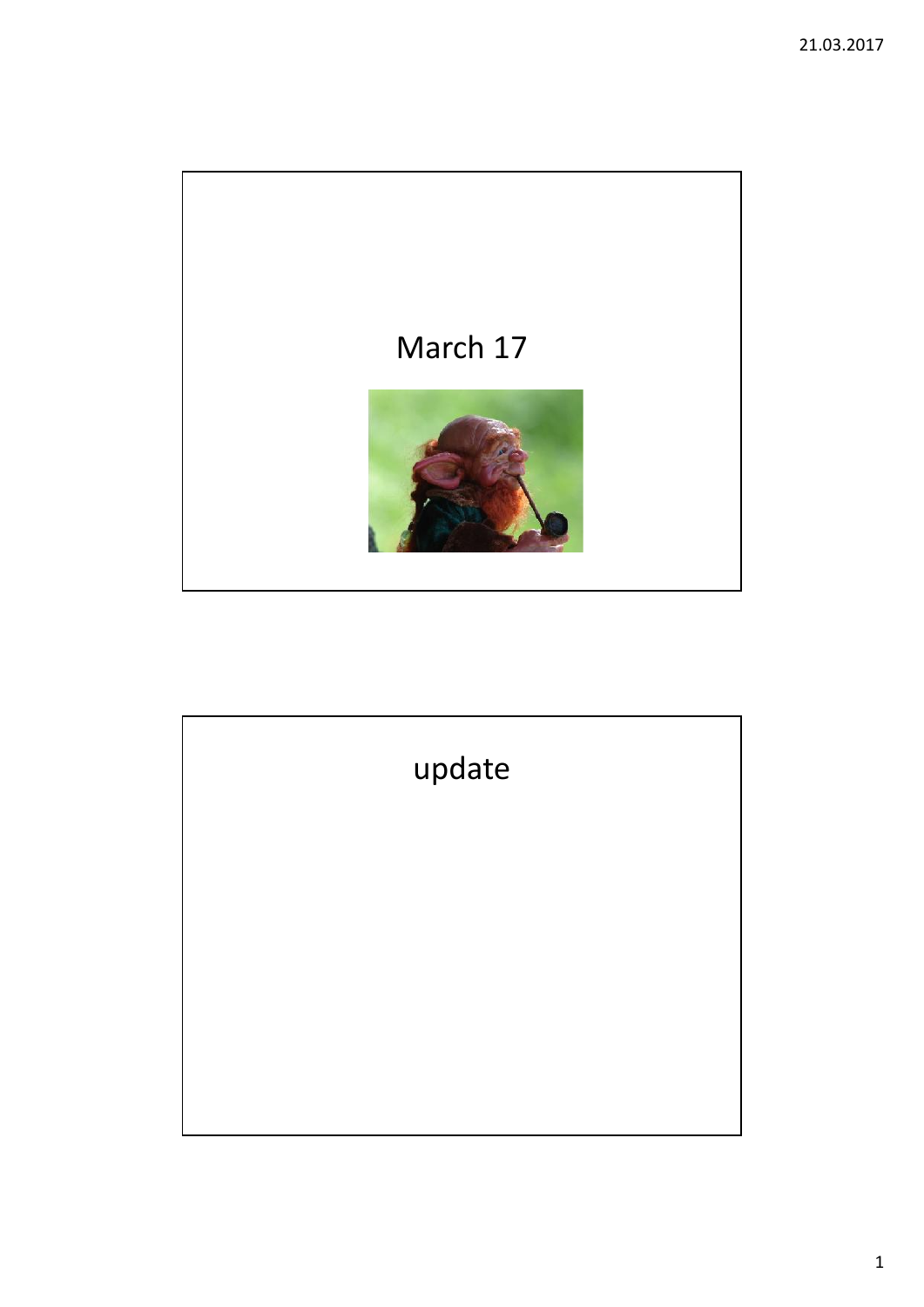

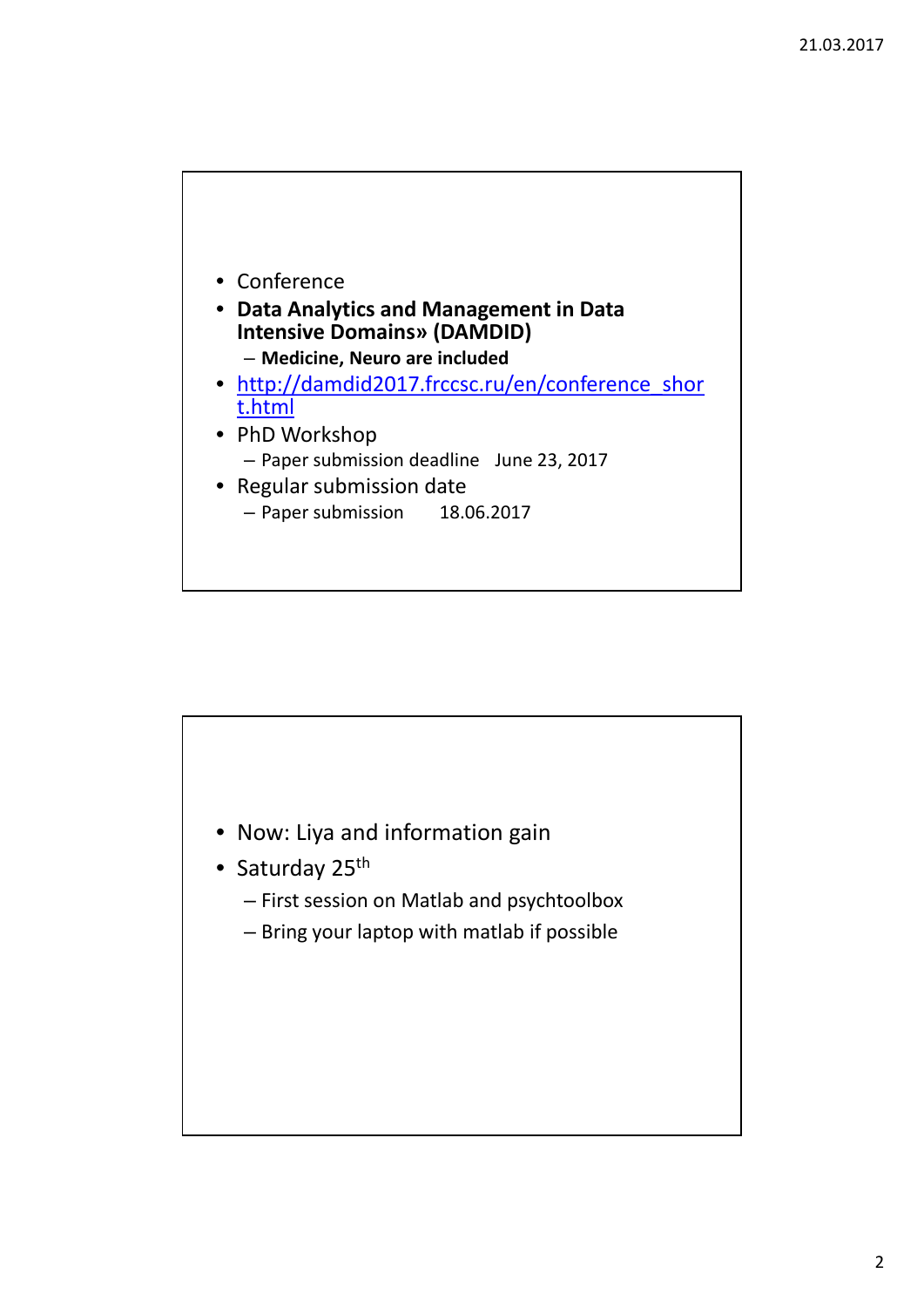- Requests for topics?
- Wolfe and Horowitz next meeting?
	- Five factors that guide attention in visual search
	- Jeremy M. Wolfe & Todd S. Horowitz

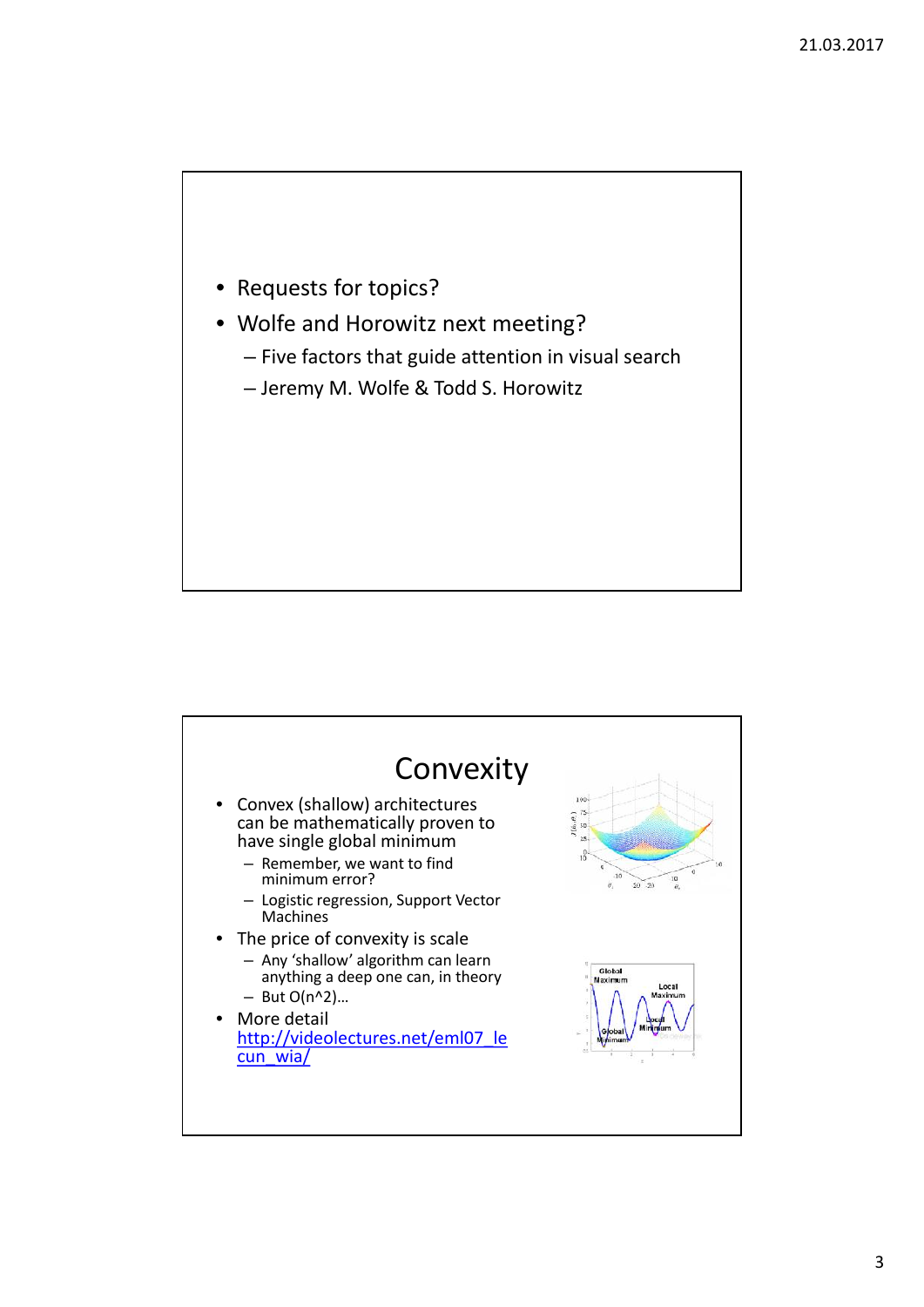

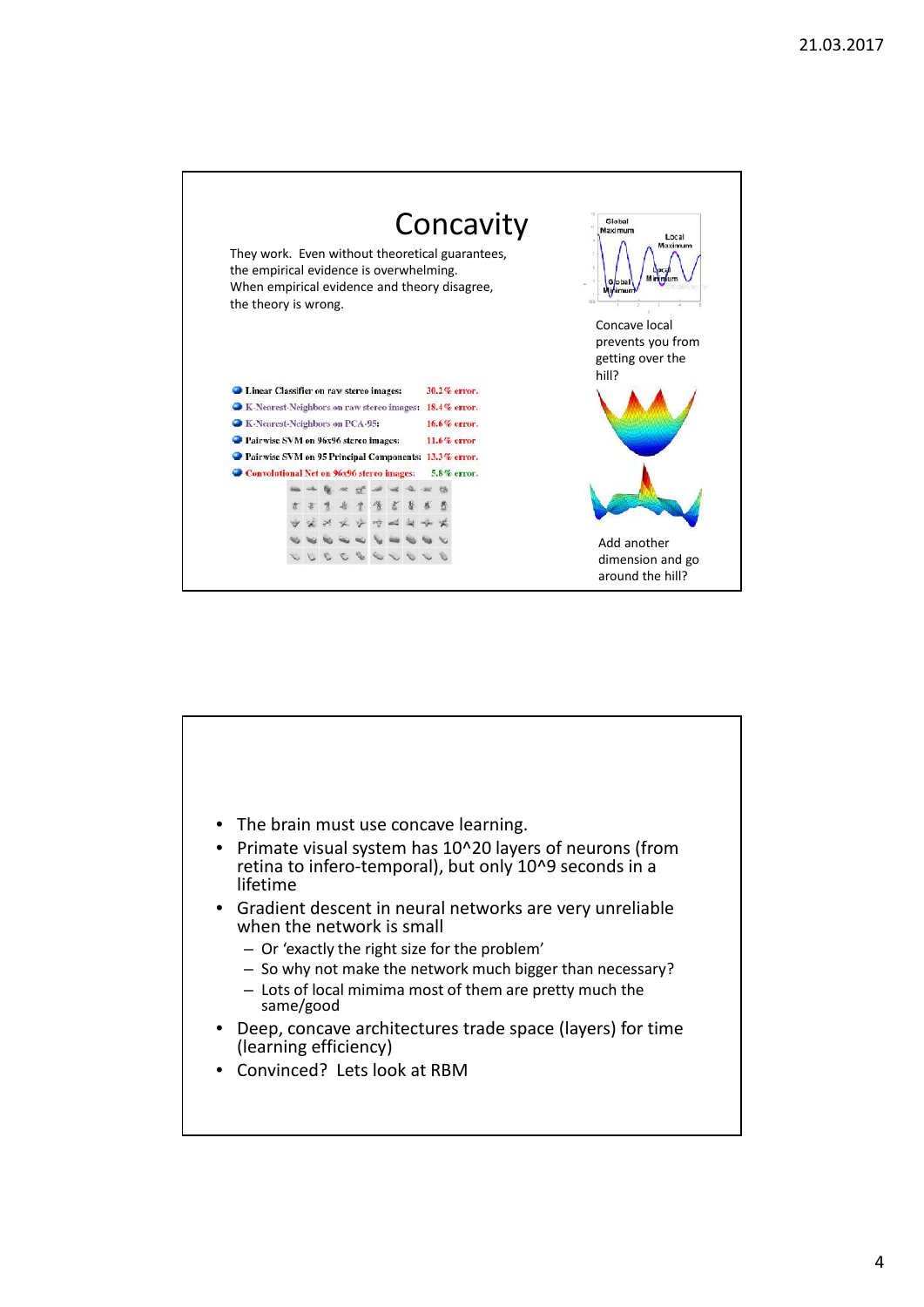## autoencoder

## Boltzman machine • Like a Hopfield net, but stochastic and generative – Still Hebbian though • Completely connected is theoretically interesting, but inefficient and impractical to train – Training examples needed increase exponentially with machine size Three visible and 4 hidden units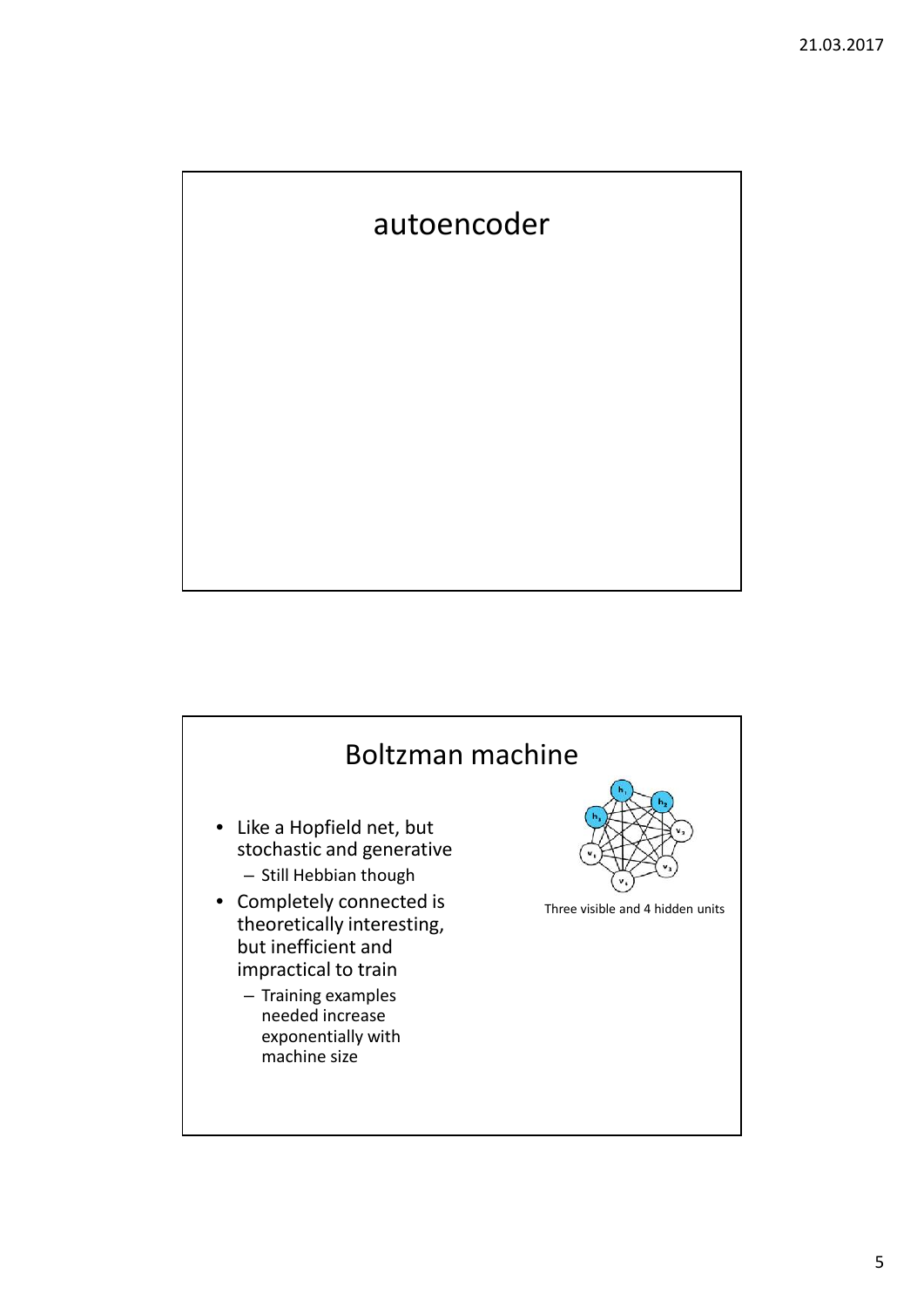

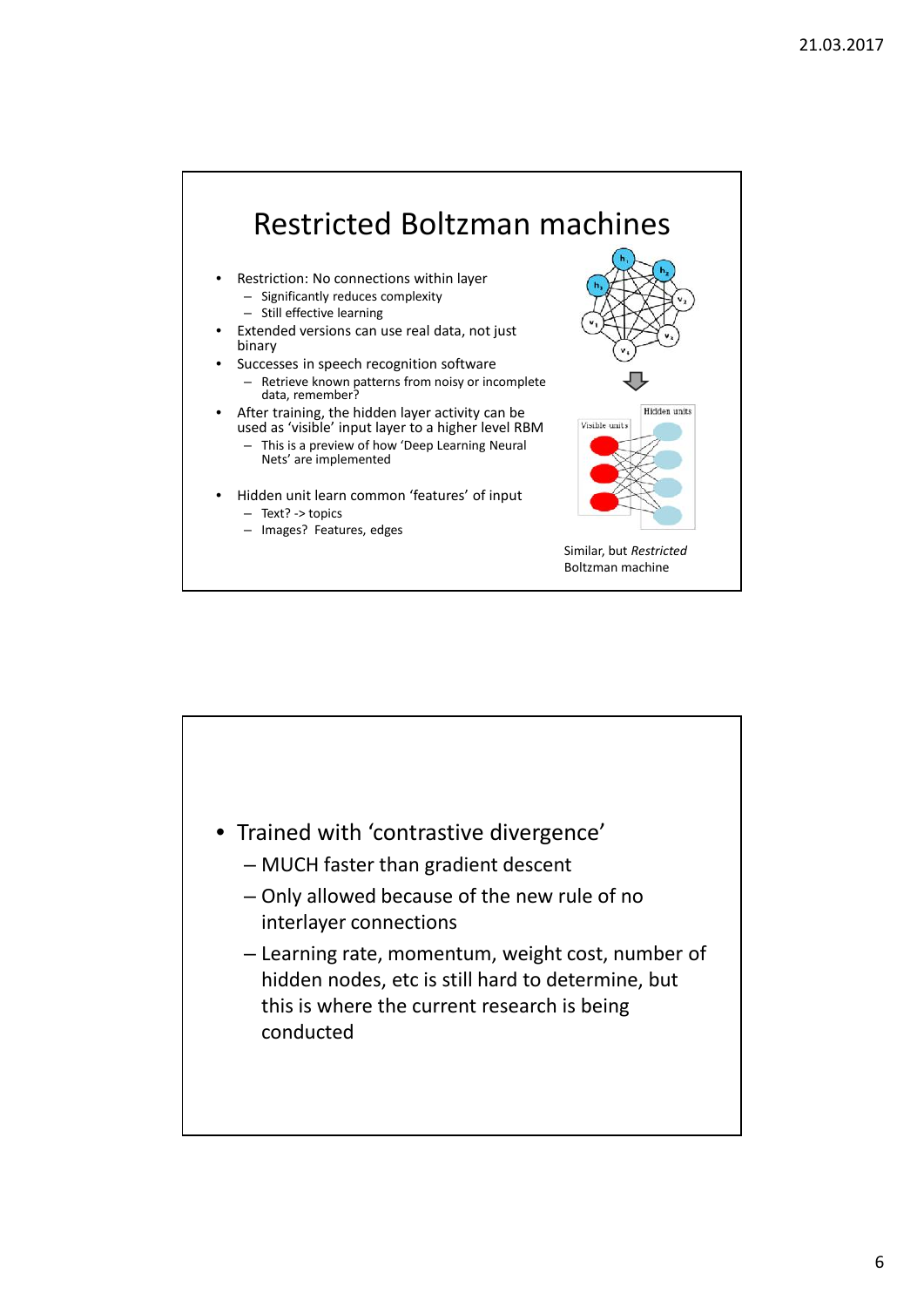

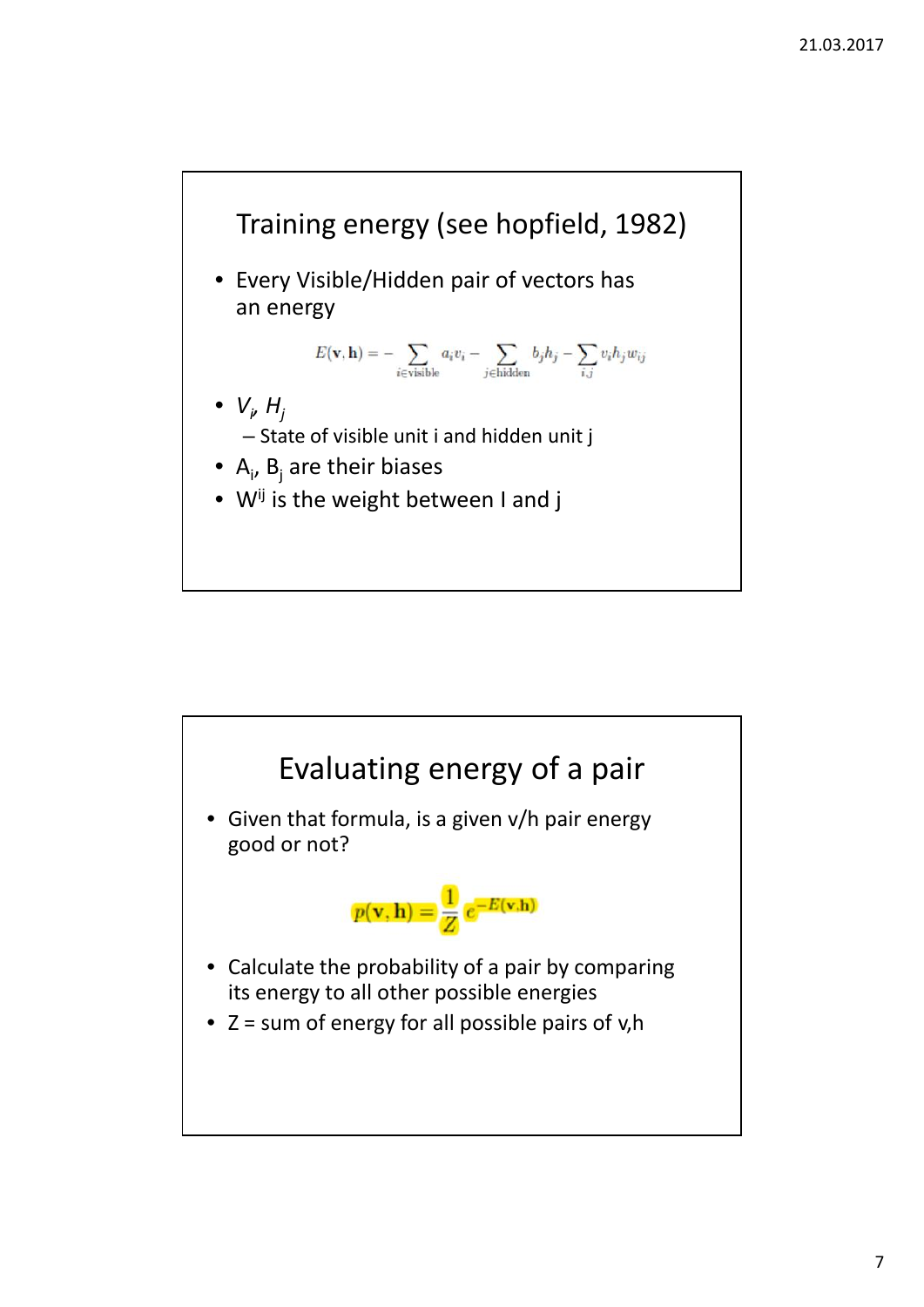

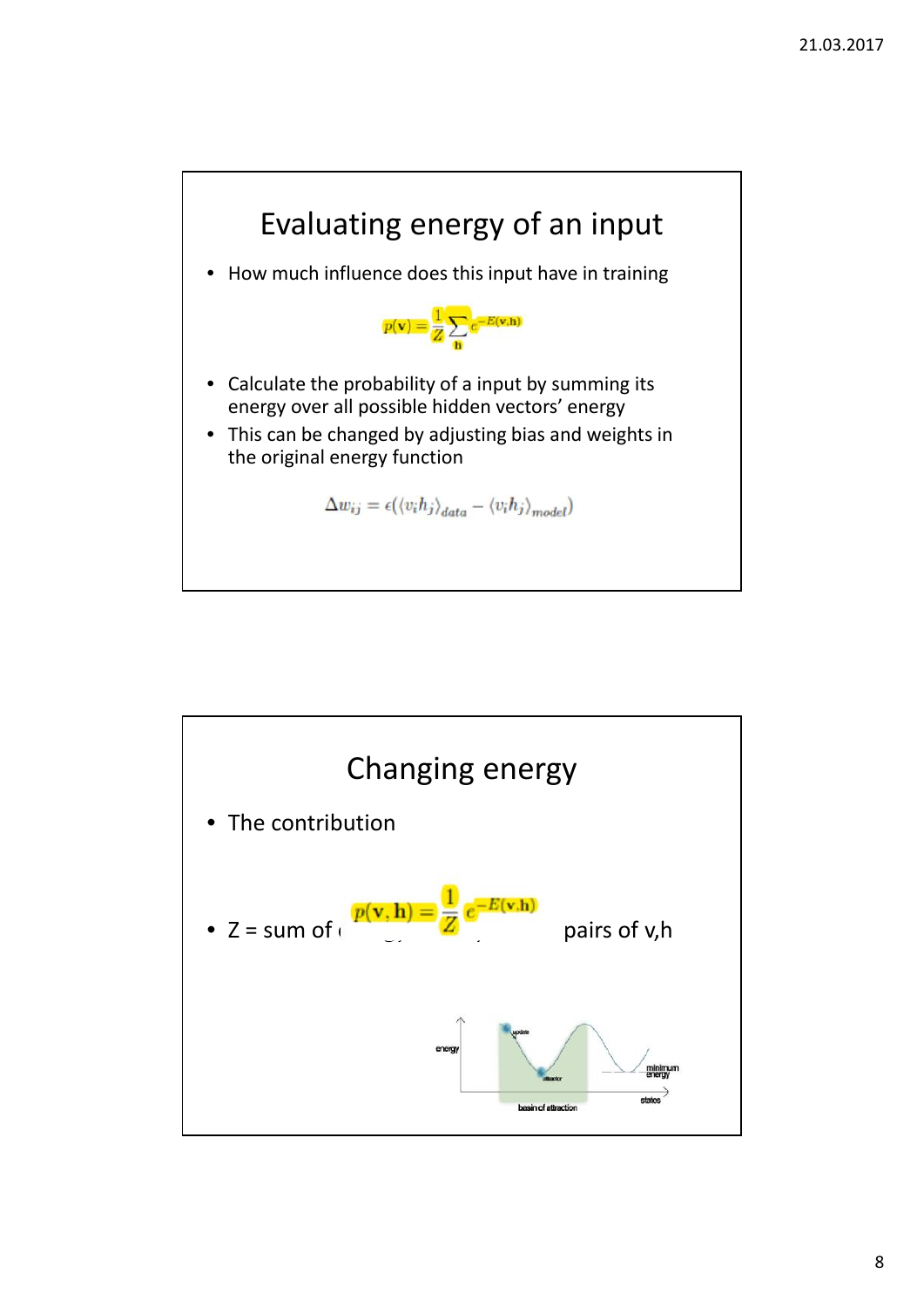